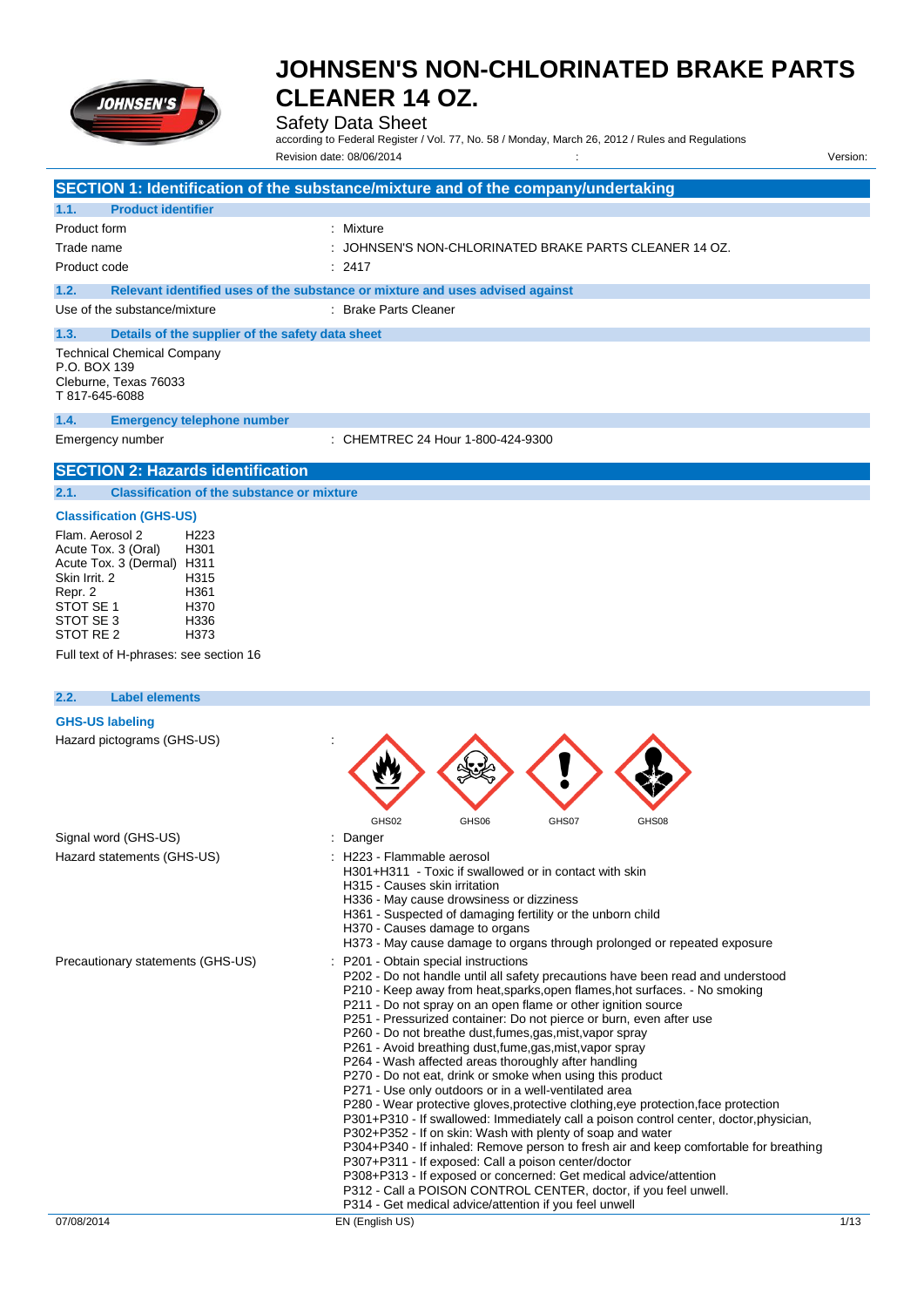Safety Data Sheet

according to Federal Register / Vol. 77, No. 58 / Monday, March 26, 2012 / Rules and Regulations

|                                                         | P321 - Specific treatment: See section 4.1 on this label                                        |
|---------------------------------------------------------|-------------------------------------------------------------------------------------------------|
|                                                         | P330 - Rinse mouth                                                                              |
|                                                         | P332+P313 - If skin irritation occurs: Get medical advice/attention                             |
|                                                         | P361 - Take off immediately all contaminated clothing                                           |
|                                                         | P362 - Take off contaminated clothing and wash before reuse                                     |
|                                                         | P363 - Wash contaminated clothing before reuse                                                  |
|                                                         | P403+P233 - Store in a well-ventilated place. Keep container tightly closed                     |
|                                                         | P405 - Store locked up                                                                          |
|                                                         | P410+P412 - Protect from sunlight. Do not expose to temperatures exceeding 50 °C/122 °F         |
|                                                         | P501 - Dispose of contents/container to appropriate waste disposal facility, in accordance with |
|                                                         | local, regional, national, international regulations.                                           |
| <b>Other hazards</b><br>2.3.                            |                                                                                                 |
| Other hazards not contributing to the<br>classification | : Contains gas under pressure; may explode if heated.                                           |
| _ _ _ _ _                                               |                                                                                                 |

## **2.4. Unknown acute toxicity (GHS-US)**

No data available

### **SECTION 3: Composition/information on ingredients**

#### **3.1. Substance**

### Not applicable

### **3.2. Mixture**

| <b>Name</b>                               | <b>Product identifier</b> | $\frac{9}{6}$        | <b>Classification (GHS-US)</b>                                                                                                                     |
|-------------------------------------------|---------------------------|----------------------|----------------------------------------------------------------------------------------------------------------------------------------------------|
| Acetone                                   | (CAS No) 67-64-1          | $30 - 50$            | Flam. Liq. 2, H225<br>Eye Irrit. 2A, H319<br>STOT SE 3, H336                                                                                       |
| Methanol                                  | (CAS No) 67-56-1          | $10 - 30$            | Flam. Liq. 2, H225<br>Acute Tox. 3 (Oral), H301<br>Acute Tox. 3 (Dermal), H311<br>Acute Tox. 3 (Inhalation:dust, mist),<br>H331<br>STOT SE 1, H370 |
| Toluene                                   | (CAS No) 108-88-3         | $10 - 30$            | Flam. Lig. 2, H225<br>Skin Irrit. 2, H315<br>Repr. 2, H361<br>STOT SE 3, H336<br>STOT RE 2. H373<br>Asp. Tox. 1, H304                              |
| Heptane, branched cyclic                  | (CAS No) 426260-76-6      | 12.24 - 12.75        | Flam. Lig. 1, H224<br>Skin Irrit. 2, H315<br>STOT SE 3. H336<br>Asp. Tox. 1, H304<br>Aquatic Chronic 3, H412                                       |
| carbon dioxide, liquefied, under pressure | (CAS No) 124-38-9         | $5 - 10$             | Compressed gas, H280                                                                                                                               |
| heptane                                   | (CAS No) 142-82-5         | $3.1875 -$<br>5.7375 | Flam. Liq. 2, H225<br>Skin Irrit. 2, H315<br>STOT SE 3, H336<br>Asp. Tox. 1, H304<br>Aquatic Acute 1, H400<br>Aquatic Chronic 1, H410              |

| <b>SECTION 4: First aid measures</b>                                |                                                                                                                                                                                                                                                                                                          |
|---------------------------------------------------------------------|----------------------------------------------------------------------------------------------------------------------------------------------------------------------------------------------------------------------------------------------------------------------------------------------------------|
| <b>Description of first aid measures</b><br>4.1.                    |                                                                                                                                                                                                                                                                                                          |
| First-aid measures general                                          | : Never give anything by mouth to an unconscious person. IF exposed or concerned: Get medical<br>advice/attention. Call a POISON CENTER or doctor/physician.                                                                                                                                             |
| First-aid measures after inhalation                                 | Cough. Remove to fresh air and keep at rest in a position comfortable for breathing. Call a<br>POISON CENTER/doctor/physician if you feel unwell.                                                                                                                                                        |
| First-aid measures after skin contact                               | Rinse skin with water/shower. Immediately call a POISON CENTER or doctor/physician.<br>Remove/Take off immediately all contaminated clothing. Wash with plenty of soap and water.<br>Wash contaminated clothing before reuse. If skin irritation occurs: Get medical advice/attention.                   |
| First-aid measures after eye contact                                | Remove contact lenses, if present and easy to do. Continue rinsing. Rinse cautiously with water<br>for several minutes. Immediately call a POISON CENTER or doctor/physician. Obtain medical<br>attention if pain, blinking or redness persist. Direct contact with the eyes is likely to be irritating. |
| First-aid measures after ingestion                                  | Rinse mouth. Do NOT induce vomiting. Obtain emergency medical attention. Immediately call a<br>POISON CENTER or doctor/physician.                                                                                                                                                                        |
| 4.2.<br>Most important symptoms and effects, both acute and delayed |                                                                                                                                                                                                                                                                                                          |
| Symptoms/injuries                                                   | May damage fertility or the unborn child. Suspected of damaging fertility or the unborn child.<br>Causes damage to organs.                                                                                                                                                                               |
| Symptoms/injuries after inhalation                                  | Shortness of breath. May cause drowsiness or dizziness.                                                                                                                                                                                                                                                  |
| Symptoms/injuries after skin contact                                | Repeated exposure to this material can result in absorption through skin causing significant<br>health hazard. Toxic in contact with skin. Causes skin irritation.                                                                                                                                       |
| Symptoms/injuries after eye contact                                 | Causes serious eye damage.                                                                                                                                                                                                                                                                               |
| 07/08/2014                                                          | 2/13<br>EN (English US)                                                                                                                                                                                                                                                                                  |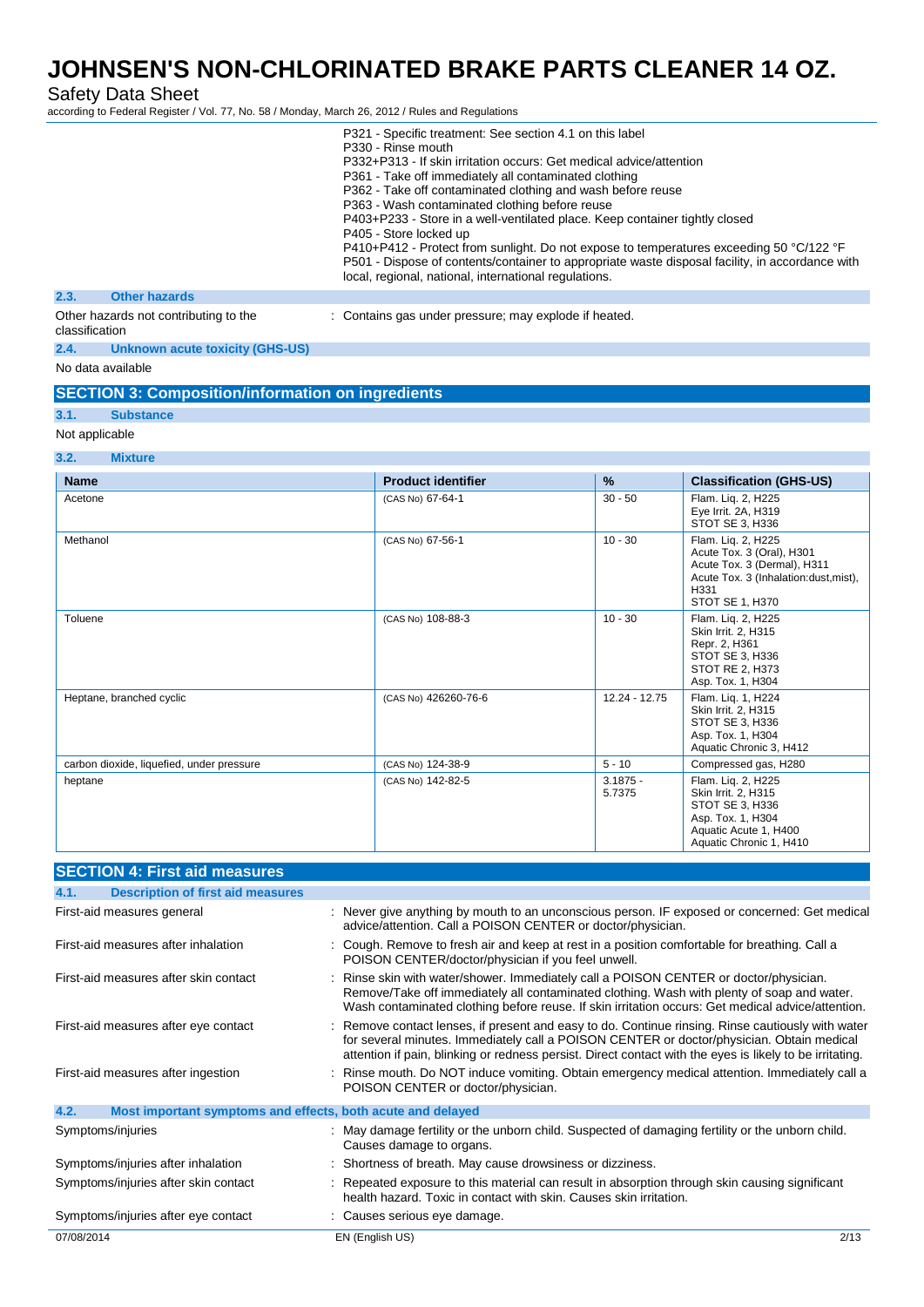Safety Data Sheet

according to Federal Register / Vol. 77, No. 58 / Monday, March 26, 2012 / Rules and Regulations

Symptoms/injuries after ingestion : Fatal if swallowed. Toxic if swallowed. Swallowing a small quantity of this material will result in serious health hazard.

| 4.3.                                                                        | Indication of any immediate medical attention and special treatment needed                                                                                                                                                                                                                                                                                                                                                                                                                                                                                                                       |
|-----------------------------------------------------------------------------|--------------------------------------------------------------------------------------------------------------------------------------------------------------------------------------------------------------------------------------------------------------------------------------------------------------------------------------------------------------------------------------------------------------------------------------------------------------------------------------------------------------------------------------------------------------------------------------------------|
| No additional information available                                         |                                                                                                                                                                                                                                                                                                                                                                                                                                                                                                                                                                                                  |
| <b>SECTION 5: Firefighting measures</b>                                     |                                                                                                                                                                                                                                                                                                                                                                                                                                                                                                                                                                                                  |
| 5.1.<br><b>Extinguishing media</b>                                          |                                                                                                                                                                                                                                                                                                                                                                                                                                                                                                                                                                                                  |
| Suitable extinguishing media                                                | : Foam. Dry powder. Carbon dioxide. Water spray. Sand.                                                                                                                                                                                                                                                                                                                                                                                                                                                                                                                                           |
| Unsuitable extinguishing media                                              | : Do not use a heavy water stream.                                                                                                                                                                                                                                                                                                                                                                                                                                                                                                                                                               |
| 5.2.<br>Special hazards arising from the substance or mixture               |                                                                                                                                                                                                                                                                                                                                                                                                                                                                                                                                                                                                  |
| Fire hazard                                                                 | : Highly flammable liquid and vapor. Flammable aerosol.                                                                                                                                                                                                                                                                                                                                                                                                                                                                                                                                          |
| <b>Explosion hazard</b>                                                     | : May form flammable/explosive vapor-air mixture. Heat may build pressure, rupturing closed                                                                                                                                                                                                                                                                                                                                                                                                                                                                                                      |
|                                                                             | containers, spreading fire and increasing risk of burns and injuries.                                                                                                                                                                                                                                                                                                                                                                                                                                                                                                                            |
| 5.3.<br><b>Advice for firefighters</b>                                      |                                                                                                                                                                                                                                                                                                                                                                                                                                                                                                                                                                                                  |
| Firefighting instructions                                                   | : Use water spray or fog for cooling exposed containers. Exercise caution when fighting any                                                                                                                                                                                                                                                                                                                                                                                                                                                                                                      |
|                                                                             | chemical fire. Prevent fire-fighting water from entering environment. DO NOT fight fire when fire<br>reaches explosives. Evacuate area.                                                                                                                                                                                                                                                                                                                                                                                                                                                          |
| Protection during firefighting                                              | : Do not enter fire area without proper protective equipment, including respiratory protection.                                                                                                                                                                                                                                                                                                                                                                                                                                                                                                  |
| Other information                                                           | : Aerosol Level 2.                                                                                                                                                                                                                                                                                                                                                                                                                                                                                                                                                                               |
| <b>SECTION 6: Accidental release measures</b>                               |                                                                                                                                                                                                                                                                                                                                                                                                                                                                                                                                                                                                  |
| 6.1.<br>Personal precautions, protective equipment and emergency procedures |                                                                                                                                                                                                                                                                                                                                                                                                                                                                                                                                                                                                  |
| General measures                                                            | : No naked lights. No smoking. Isolate from fire, if possible, without unnecessary risk. Remove                                                                                                                                                                                                                                                                                                                                                                                                                                                                                                  |
|                                                                             | ignition sources. Use special care to avoid static electric charges.                                                                                                                                                                                                                                                                                                                                                                                                                                                                                                                             |
| 6.1.1.<br>For non-emergency personnel                                       |                                                                                                                                                                                                                                                                                                                                                                                                                                                                                                                                                                                                  |
| Protective equipment                                                        | : Gloves. Safety glasses.                                                                                                                                                                                                                                                                                                                                                                                                                                                                                                                                                                        |
| Emergency procedures                                                        | Evacuate unnecessary personnel.                                                                                                                                                                                                                                                                                                                                                                                                                                                                                                                                                                  |
| 6.1.2.<br>For emergency responders                                          |                                                                                                                                                                                                                                                                                                                                                                                                                                                                                                                                                                                                  |
| Protective equipment                                                        | : Equip cleanup crew with proper protection. Avoid breathing dust,fume,gas,mist,vapor spray.                                                                                                                                                                                                                                                                                                                                                                                                                                                                                                     |
| Emergency procedures                                                        | Ventilate area.                                                                                                                                                                                                                                                                                                                                                                                                                                                                                                                                                                                  |
| 6.2.<br><b>Environmental precautions</b>                                    |                                                                                                                                                                                                                                                                                                                                                                                                                                                                                                                                                                                                  |
|                                                                             | Prevent entry to sewers and public waters. Notify authorities if liquid enters sewers or public waters.                                                                                                                                                                                                                                                                                                                                                                                                                                                                                          |
| 6.3.<br>Methods and material for containment and cleaning up                |                                                                                                                                                                                                                                                                                                                                                                                                                                                                                                                                                                                                  |
| For containment                                                             | : Dam up the liquid spill.                                                                                                                                                                                                                                                                                                                                                                                                                                                                                                                                                                       |
| Methods for cleaning up                                                     | : Soak up spills with inert solids, such as clay or diatomaceous earth as soon as possible. Collect                                                                                                                                                                                                                                                                                                                                                                                                                                                                                              |
|                                                                             | spillage. Store away from other materials.                                                                                                                                                                                                                                                                                                                                                                                                                                                                                                                                                       |
| 6.4.<br><b>Reference to other sections</b>                                  |                                                                                                                                                                                                                                                                                                                                                                                                                                                                                                                                                                                                  |
| See Heading 8. Exposure controls and personal protection.                   |                                                                                                                                                                                                                                                                                                                                                                                                                                                                                                                                                                                                  |
| <b>SECTION 7: Handling and storage</b>                                      |                                                                                                                                                                                                                                                                                                                                                                                                                                                                                                                                                                                                  |
| 7.1.<br><b>Precautions for safe handling</b>                                |                                                                                                                                                                                                                                                                                                                                                                                                                                                                                                                                                                                                  |
| Additional hazards when processed                                           | : Handle empty containers with care because residual vapors are flammable. Hazardous waste                                                                                                                                                                                                                                                                                                                                                                                                                                                                                                       |
|                                                                             | due to potential risk of explosion. Pressurized container: Do not pierce or burn, even after use.                                                                                                                                                                                                                                                                                                                                                                                                                                                                                                |
| Precautions for safe handling                                               | : No naked lights. No smoking. Use only non-sparking tools. Wash hands and other exposed<br>areas with mild soap and water before eating, drinking or smoking and when leaving work.<br>Provide good ventilation in process area to prevent formation of vapor. Do not spray on an open<br>flame or other ignition source. Obtain special instructions . Do not handle until all safety<br>precautions have been read and understood. Avoid breathing dust, fume, gas, mist, vapor spray.<br>Use only outdoors or in a well-ventilated area. Do not breathe dust, fumes, gas, mist, vapor spray. |
| Hygiene measures                                                            | Do not eat, drink or smoke when using this product. Wash affected areas thoroughly after<br>handling.                                                                                                                                                                                                                                                                                                                                                                                                                                                                                            |
| 7.2.<br>Conditions for safe storage, including any incompatibilities        |                                                                                                                                                                                                                                                                                                                                                                                                                                                                                                                                                                                                  |
| Technical measures                                                          | : Ground/bond container and receiving equipment. Use explosion-proof electrical, ventilating,                                                                                                                                                                                                                                                                                                                                                                                                                                                                                                    |
|                                                                             | lighting equipment<br>. Proper grounding procedures to avoid static electricity should be followed.                                                                                                                                                                                                                                                                                                                                                                                                                                                                                              |
| Storage conditions                                                          | : Keep only in the original container in a cool, well ventilated place away from : Do not expose to<br>temperatures exceeding 50 °C/ 122 °F. Keep in fireproof place. Keep container tightly closed.                                                                                                                                                                                                                                                                                                                                                                                             |
| Incompatible products                                                       | : Strong bases. Strong acids.                                                                                                                                                                                                                                                                                                                                                                                                                                                                                                                                                                    |
| Incompatible materials                                                      | : Sources of ignition. Direct sunlight. Heat sources.                                                                                                                                                                                                                                                                                                                                                                                                                                                                                                                                            |
|                                                                             |                                                                                                                                                                                                                                                                                                                                                                                                                                                                                                                                                                                                  |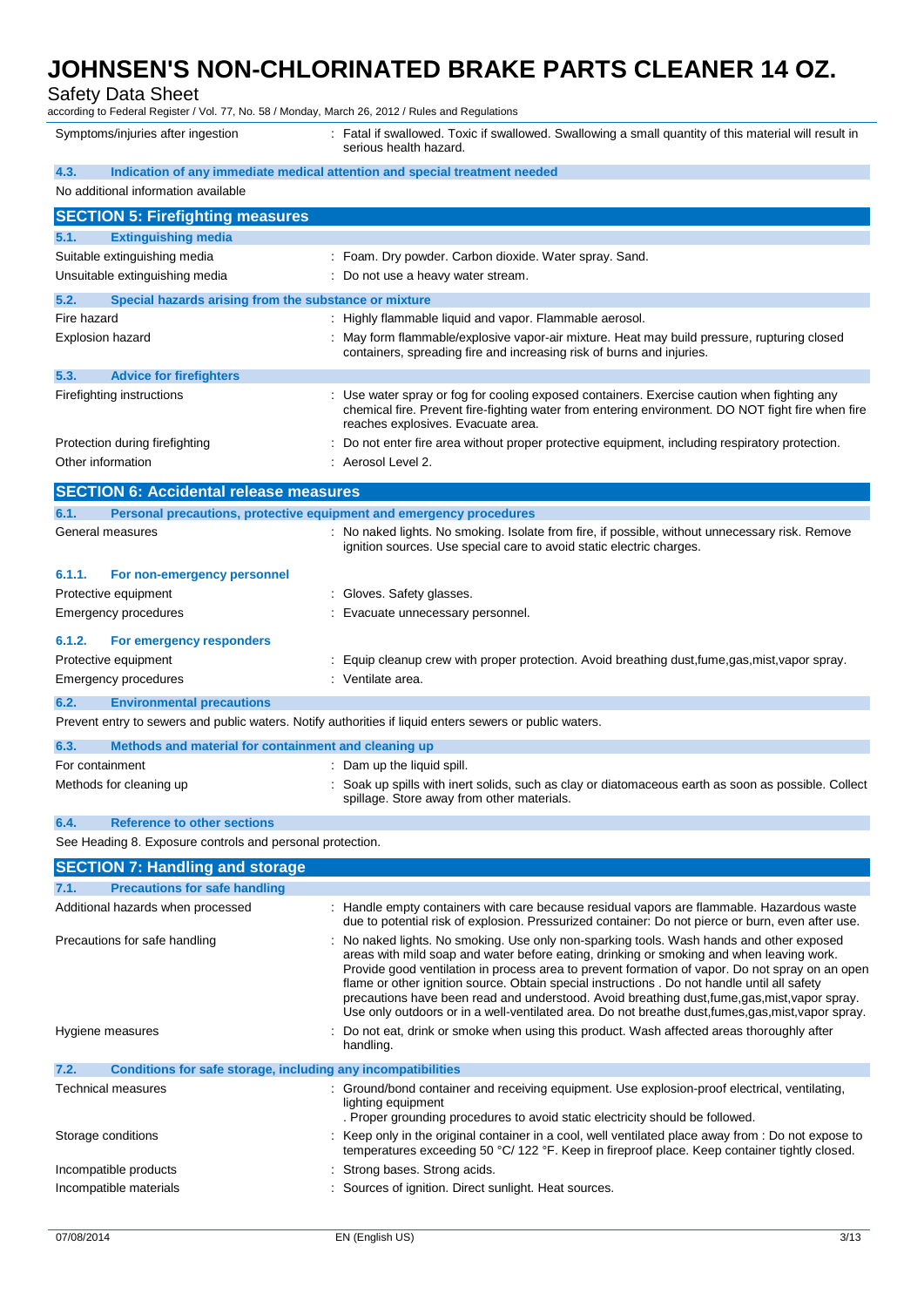Safety Data Sheet

according to Federal Register / Vol. 77, No. 58 / Monday, March 26, 2012 / Rules and Regulations

### **7.3. Specific end use(s)**

Follow Label Directions.

|                                                        | <b>SECTION 8: Exposure controls/personal protection</b> |                         |
|--------------------------------------------------------|---------------------------------------------------------|-------------------------|
| 8.1.<br><b>Control parameters</b>                      |                                                         |                         |
| benzene (71-43-2)                                      |                                                         |                         |
| <b>USA ACGIH</b>                                       | ACGIH TWA (ppm)                                         | 1 ppm                   |
| <b>USA ACGIH</b>                                       | <b>ACGIH STEL (ppm)</b>                                 | 5 ppm                   |
| <b>USA ACGIH</b>                                       | ACGIH Ceiling (ppm)                                     | 25 ppm                  |
| USA OSHA                                               | OSHA PEL (TWA) (ppm)                                    | 1 ppm                   |
| <b>USA OSHA</b>                                        | OSHA PEL (Ceiling) (ppm)                                | 5 ppm                   |
|                                                        |                                                         |                         |
| Toluene (108-88-3)                                     |                                                         |                         |
| <b>USA ACGIH</b>                                       | ACGIH TWA (mg/m <sup>3</sup> )                          | $37 \text{ mg/m}^3$     |
| <b>USA ACGIH</b>                                       | ACGIH TWA (ppm)                                         | 10 ppm                  |
| <b>USA ACGIH</b>                                       | ACGIH STEL (mg/m <sup>3</sup> )                         | 560                     |
| <b>USA ACGIH</b>                                       | ACGIH STEL (ppm)                                        | 150 ppm                 |
| <b>USA ACGIH</b>                                       | ACGIH Ceiling (ppm)                                     | 500 ppm                 |
| USA OSHA                                               | OSHA PEL (TWA) (ppm)                                    | 200 ppm                 |
| USA OSHA                                               | OSHA PEL (Ceiling) (ppm)                                | 300 ppm                 |
|                                                        |                                                         |                         |
| heptane (142-82-5)<br><b>USA ACGIH</b>                 | ACGIH TWA (ppm)                                         | 400 ppm                 |
| <b>USA ACGIH</b>                                       | ACGIH STEL (ppm)                                        | 400 ppm                 |
|                                                        |                                                         |                         |
| Heptane, branched cyclic (426260-76-6)                 |                                                         |                         |
| <b>USA ACGIH</b>                                       | ACGIH TWA (ppm)                                         | 400 ppm                 |
| <b>USA ACGIH</b>                                       | ACGIH STEL (ppm)                                        | 500 ppm                 |
| USA OSHA                                               | OSHA PEL (TWA) (ppm)                                    | 500 ppm                 |
|                                                        | carbon dioxide, liquefied, under pressure (124-38-9)    |                         |
| <b>USA ACGIH</b>                                       | ACGIH TWA (mg/m <sup>3</sup> )                          | 9000 mg/m <sup>3</sup>  |
| <b>USA ACGIH</b>                                       | ACGIH TWA (ppm)                                         | 5000 ppm                |
| <b>USA ACGIH</b>                                       | ACGIH STEL (mg/m <sup>3</sup> )                         | 54000                   |
| <b>USA ACGIH</b>                                       | ACGIH STEL (ppm)                                        | 30000 ppm               |
| <b>USA OSHA</b><br>OSHA PEL (TWA) (mg/m <sup>3</sup> ) |                                                         | 9000 mg/m <sup>3</sup>  |
| USA OSHA                                               | OSHA PEL (TWA) (ppm)                                    | 5000 ppm                |
|                                                        |                                                         |                         |
| acetone (67-64-1)                                      |                                                         |                         |
| <b>USA ACGIH</b>                                       | ACGIH TWA (ppm)                                         | 500 ppm                 |
| <b>USA ACGIH</b>                                       | ACGIH STEL (ppm)                                        | 500 ppm                 |
| <b>Methanol (67-56-1)</b>                              |                                                         |                         |
| <b>USA ACGIH</b>                                       | ACGIH TWA (mg/m <sup>3</sup> )                          | $260$ mg/m <sup>3</sup> |
| <b>USA ACGIH</b>                                       | ACGIH TWA (ppm)                                         | 200 ppm                 |
| <b>USA ACGIH</b>                                       | ACGIH STEL (mg/m <sup>3</sup> )                         | 325 mg/m <sup>3</sup>   |
| <b>USA ACGIH</b>                                       | ACGIH STEL (ppm)                                        | 250 ppm                 |
| <b>USA ACGIH</b>                                       | ACGIH Ceiling (ppm)                                     | 1000 ppm                |
| USA OSHA                                               | OSHA PEL (TWA) (mg/m <sup>3</sup> )                     | 260 mg/m <sup>3</sup>   |
| USA OSHA                                               | OSHA PEL (TWA) (ppm)                                    | 200 ppm                 |
|                                                        |                                                         |                         |
| Acetone (67-64-1)                                      |                                                         |                         |
| <b>USA ACGIH</b>                                       | ACGIH TWA (mg/m <sup>3</sup> )                          | 1200 mg/m <sup>3</sup>  |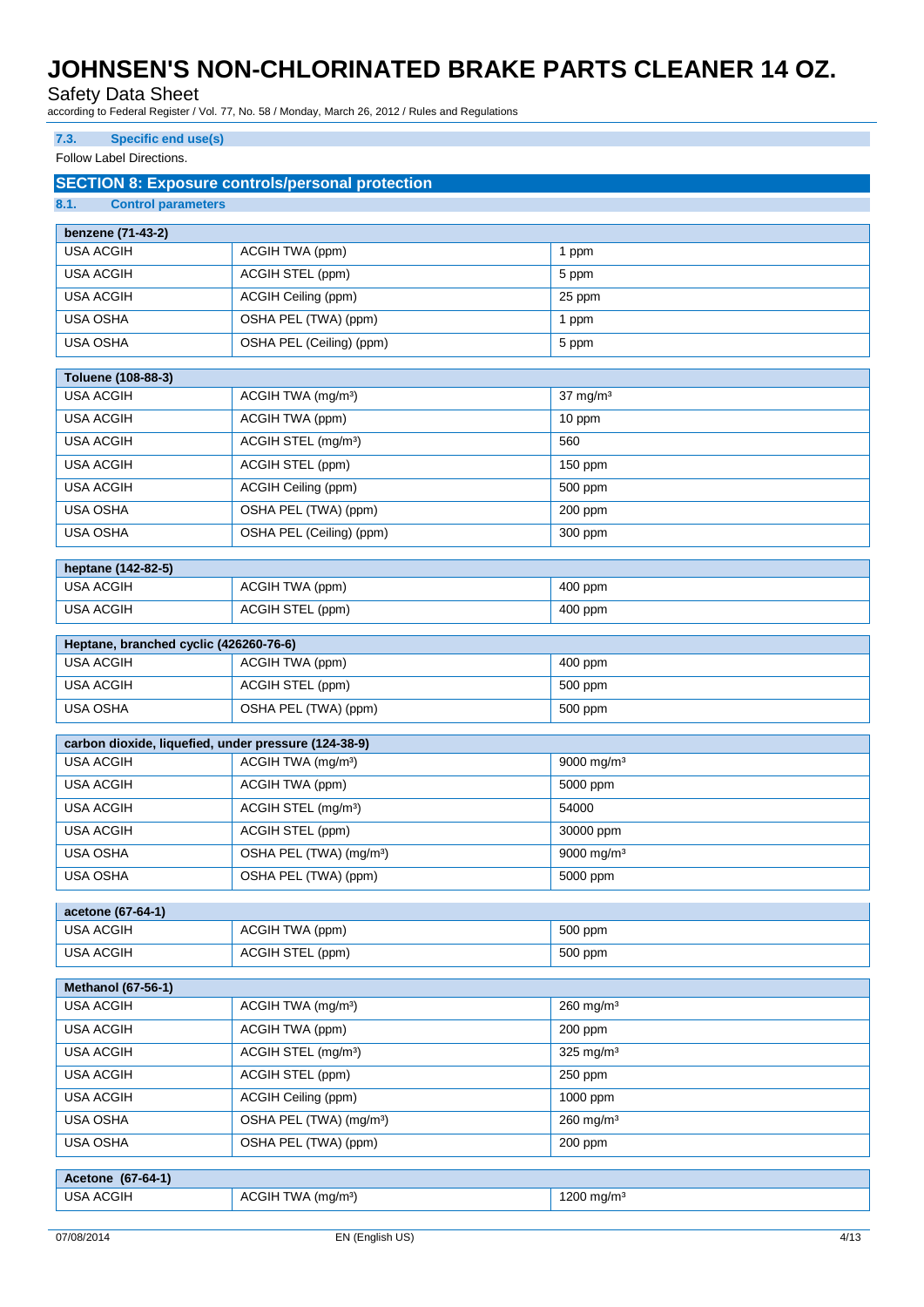### Safety Data Sheet

according to Federal Register / Vol. 77, No. 58 / Monday, March 26, 2012 / Rules and Regulations

| Acetone (67-64-1) |                                     |                       |  |  |
|-------------------|-------------------------------------|-----------------------|--|--|
| <b>USA ACGIH</b>  | ACGIH TWA (ppm)                     | 500 ppm               |  |  |
| USA ACGIH         | ACGIH STEL (mg/m <sup>3</sup> )     | 1780 mg/m $3$         |  |  |
| <b>USA ACGIH</b>  | ACGIH STEL (ppm)                    | 750 ppm               |  |  |
| <b>USA ACGIH</b>  | ACGIH Ceiling (mg/m <sup>3</sup> )  | $0 \text{ mg/m}^3$    |  |  |
| <b>USA ACGIH</b>  | ACGIH Ceiling (ppm)                 | 3000 ppm              |  |  |
| <b>USA OSHA</b>   | OSHA PEL (TWA) (mg/m <sup>3</sup> ) | $2400 \text{ mg/m}^3$ |  |  |
| <b>USA OSHA</b>   | OSHA PEL (TWA) (ppm)                | 1000 ppm              |  |  |

#### **8.2. Exposure controls**

Appropriate engineering controls : Local exhaust venilation, vent hoods.

Personal protective equipment : Gloves. Safety glasses. Avoid all unnecessary exposure.

| Hand protection          | : Wear protective gloves.                                                                                   |
|--------------------------|-------------------------------------------------------------------------------------------------------------|
| Eye protection           | : Chemical goggles or safety glasses.                                                                       |
| Skin and body protection | Wear suitable protective clothing.                                                                          |
| Respiratory protection   | : Where exposure through inhalation may occur from use, respiratory protection equipment is<br>recommended. |
|                          |                                                                                                             |

#### Other information  $\qquad \qquad$ : Do not eat, drink or smoke during use.

| <b>SECTION 9: Physical and chemical properties</b>            |                                        |  |
|---------------------------------------------------------------|----------------------------------------|--|
| Information on basic physical and chemical properties<br>9.1. |                                        |  |
| Physical state                                                | : Gas                                  |  |
| Appearance                                                    | Clear, colorless liquid.               |  |
| Color                                                         | Colorless.                             |  |
| Odor                                                          | Characteristic.                        |  |
| Odor threshold                                                | No data available                      |  |
| рH                                                            | No data available                      |  |
| Relative evaporation rate (butyl acetate=1)                   | No data available                      |  |
| Melting point                                                 | No data available                      |  |
| Freezing point                                                | : $<$ -78 °C                           |  |
| Boiling point                                                 | 56.1 °C (Lowest Component)             |  |
| Flash point                                                   | -20 °C (Lowest Component)              |  |
| Auto-ignition temperature                                     | 385 °C (Lowest Component)              |  |
| Decomposition temperature                                     | No data available                      |  |
| Flammability (solid, gas)                                     | No data available                      |  |
| Vapor pressure                                                | No data available                      |  |
| Relative vapor density at 20 °C                               | No data available                      |  |
| Relative density                                              | 0.82                                   |  |
| Solubility                                                    | No data available                      |  |
| Log Pow                                                       | No data available                      |  |
| Log Kow                                                       | No data available                      |  |
| Viscosity, kinematic                                          | No data available                      |  |
| Viscosity, dynamic                                            | No data available                      |  |
| <b>Explosive properties</b>                                   | Heating may cause a fire or explosion. |  |
| Oxidizing properties                                          | No data available                      |  |
| <b>Explosive limits</b>                                       | No data available                      |  |
| 9.2.<br><b>Other information</b>                              |                                        |  |
| <b>VOC content</b>                                            | : 44.95%                               |  |
| <b>SECTION 10: Stability and reactivity</b>                   |                                        |  |

**10.1. Reactivity**

No additional information available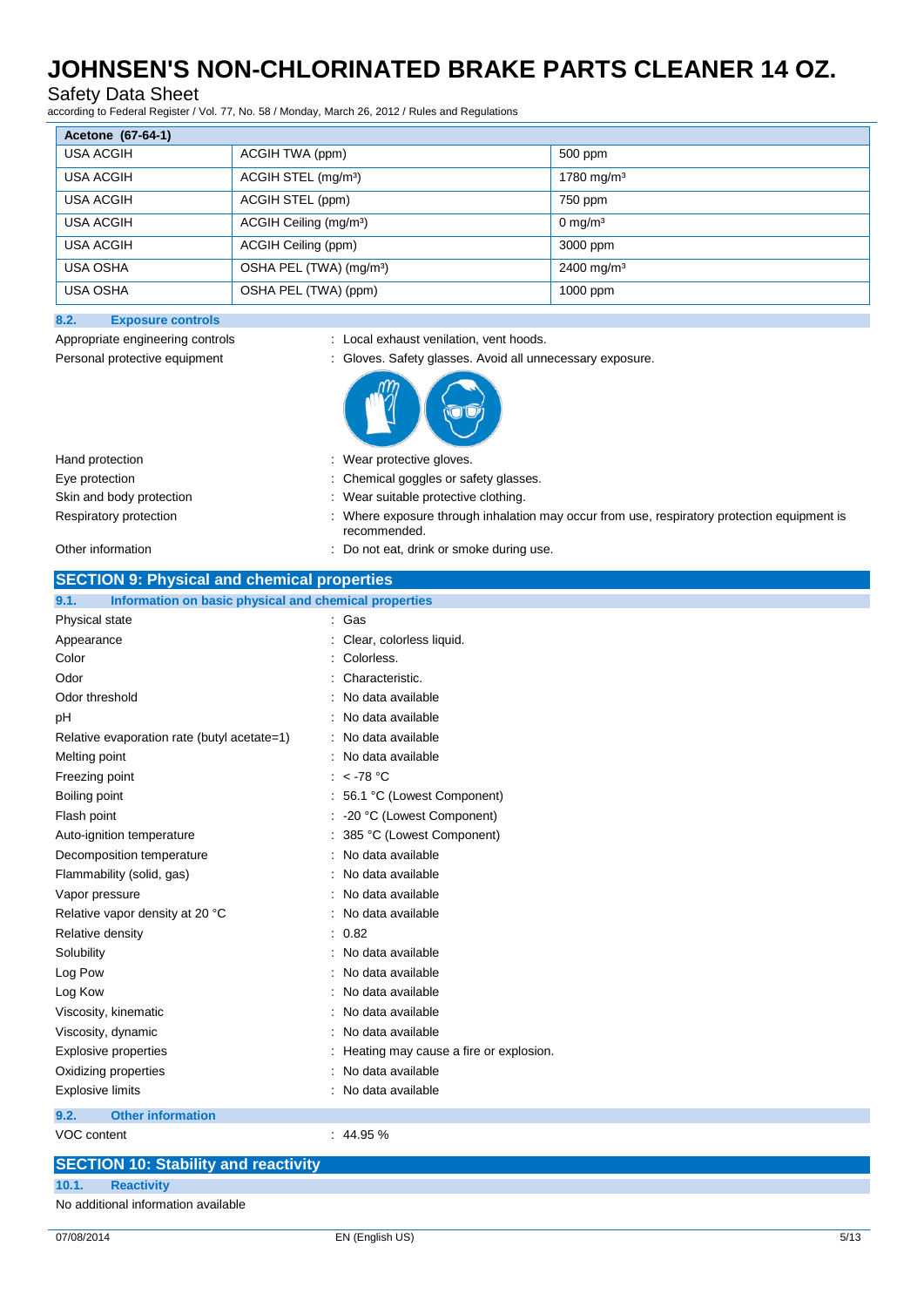### Safety Data Sheet

according to Federal Register / Vol. 77, No. 58 / Monday, March 26, 2012 / Rules and Regulations

#### **10.2. Chemical stability**

Highly flammable liquid and vapor. May form flammable/explosive vapor-air mixture. Flammable aerosol. Contains gas under pressure; may explode if heated. Extreme risk of explosion by shock, friction, fire or other sources of ignition.

| 10.3.<br><b>Possibility of hazardous reactions</b><br>Not established.                                                             |                                                                                                                             |  |  |
|------------------------------------------------------------------------------------------------------------------------------------|-----------------------------------------------------------------------------------------------------------------------------|--|--|
| <b>Conditions to avoid</b><br>10.4.<br>Direct sunlight. Extremely high or low temperatures. Heat. Sparks. Open flame. Overheating. |                                                                                                                             |  |  |
|                                                                                                                                    |                                                                                                                             |  |  |
| 10.5.<br><b>Incompatible materials</b>                                                                                             |                                                                                                                             |  |  |
| Strong acids. Strong bases.                                                                                                        |                                                                                                                             |  |  |
| 10.6.<br><b>Hazardous decomposition products</b>                                                                                   |                                                                                                                             |  |  |
| May release flammable gases. Toxic fume. . Carbon monoxide. Carbon dioxide.                                                        |                                                                                                                             |  |  |
| <b>SECTION 11: Toxicological information</b>                                                                                       |                                                                                                                             |  |  |
| 11.1.<br><b>Information on toxicological effects</b>                                                                               |                                                                                                                             |  |  |
| Acute toxicity                                                                                                                     | : Toxic if swallowed. Toxic in contact with skin.                                                                           |  |  |
| benzene (71-43-2)                                                                                                                  |                                                                                                                             |  |  |
| LD50 oral rat                                                                                                                      | > 930 mg/kg (Rat; Equivalent or similar to OECD 401; Literature study; > 2000 mg/kg<br>bodyweight; Rat; Experimental value) |  |  |
| LD50 dermal rabbit                                                                                                                 | > 8240 mg/kg (Rabbit; Experimental value; 21 CFR 191.10; > 9.4; Rabbit)                                                     |  |  |
| LC50 inhalation rat (mg/l)                                                                                                         | 43.767 mg/l/4h (Rat; Experimental value)                                                                                    |  |  |
| LC50 inhalation rat (ppm)                                                                                                          | 13700 ppm/4h (Rat; Experimental value)                                                                                      |  |  |
| Toluene (108-88-3)                                                                                                                 |                                                                                                                             |  |  |
| LD50 oral rat                                                                                                                      | 5580 mg/kg body weight                                                                                                      |  |  |
| LD50 dermal rabbit                                                                                                                 | > 5000 mg/kg body weight LD50 quoted as 14.1 mL/kg (12267 mg/kg using density of 0.87)                                      |  |  |
| LC50 inhalation rat (mg/l)                                                                                                         | > 28.1 mg/l/4h (Rat; Air, Literature study)                                                                                 |  |  |
| heptane (142-82-5)                                                                                                                 |                                                                                                                             |  |  |
| LD50 oral rat                                                                                                                      | > 15000 mg/kg (Rat; Equivalent or similar to OECD 401; Literature study; >5000 mg/kg<br>bodyweight; Rat; Read-across)       |  |  |
| LD50 dermal rabbit                                                                                                                 | > 3160 mg/kg (Rabbit; Literature study; Equivalent or similar to OECD 402; >2000 mg/kg<br>bodyweight; Rabbit; Read-across)  |  |  |
| LC50 inhalation rat (mg/l)                                                                                                         | 103 mg/l/4h (Rat; Literature study)                                                                                         |  |  |
| LC50 inhalation rat (ppm)                                                                                                          | 25000 ppm/4h (Rat; Literature study)                                                                                        |  |  |
| Heptane, branched cyclic (426260-76-6)                                                                                             |                                                                                                                             |  |  |
| LD50 oral rat                                                                                                                      | > 15000 mg/kg (Rat; Equivalent or similar to OECD 401; Literature study; >5000 mg/kg<br>bodyweight; Rat; Read-across)       |  |  |
| LD50 dermal rabbit                                                                                                                 | > 3160 mg/kg (Rabbit; Literature study; Equivalent or similar to OECD 402; >2000 mg/kg<br>bodyweight; Rabbit; Read-across)  |  |  |
| LC50 inhalation rat (mg/l)                                                                                                         | 103 mg/l/4h (Rat; Literature study)                                                                                         |  |  |
| LC50 inhalation rat (ppm)                                                                                                          | 25000 ppm/4h (Rat; Literature study)                                                                                        |  |  |
| acetone (67-64-1)                                                                                                                  |                                                                                                                             |  |  |
| LD50 oral rat                                                                                                                      | 5800 mg/kg (Rat; Equivalent or similar to OECD 401; Experimental value)                                                     |  |  |
| LD50 dermal rabbit                                                                                                                 | 20000 mg/kg (Rabbit; Experimental value; Equivalent or similar to OECD 402)                                                 |  |  |
| LC50 inhalation rat (mg/l)                                                                                                         | 71 mg/l/4h (Rat; Experimental value; 76 mg/l/4h; Rat; Experimental value)                                                   |  |  |
| LC50 inhalation rat (ppm)                                                                                                          | 30000 ppm/4h (Rat; Experimental value)                                                                                      |  |  |
| <b>Methanol (67-56-1)</b>                                                                                                          |                                                                                                                             |  |  |
| LD50 oral rat                                                                                                                      | >= 2528 mg/kg body weight application as 50% aqueous solution                                                               |  |  |
| LD50 dermal rabbit                                                                                                                 | 17100 mg/kg corresponding to 20 ml/kg bw according to the authors                                                           |  |  |
| LC50 inhalation rat (mg/l)                                                                                                         | 128.2 mg/l/4h Air                                                                                                           |  |  |
| Acetone (67-64-1)                                                                                                                  |                                                                                                                             |  |  |
| LD50 oral rat                                                                                                                      | 5800 mg/kg (Rat; Equivalent or similar to OECD 401; Experimental value)                                                     |  |  |
| LD50 dermal rabbit                                                                                                                 | 20000 mg/kg (Rabbit; Experimental value; Equivalent or similar to OECD 402)                                                 |  |  |
| LC50 inhalation rat (mg/l)                                                                                                         | 71 mg/l/4h (Rat; Experimental value; 76 mg/l/4h; Rat; Experimental value)                                                   |  |  |
| LC50 inhalation rat (ppm)                                                                                                          | 30000 ppm/4h (Rat; Experimental value)                                                                                      |  |  |
| Skin corrosion/irritation                                                                                                          | Causes skin irritation.<br>Not classified                                                                                   |  |  |
| Serious eye damage/irritation                                                                                                      |                                                                                                                             |  |  |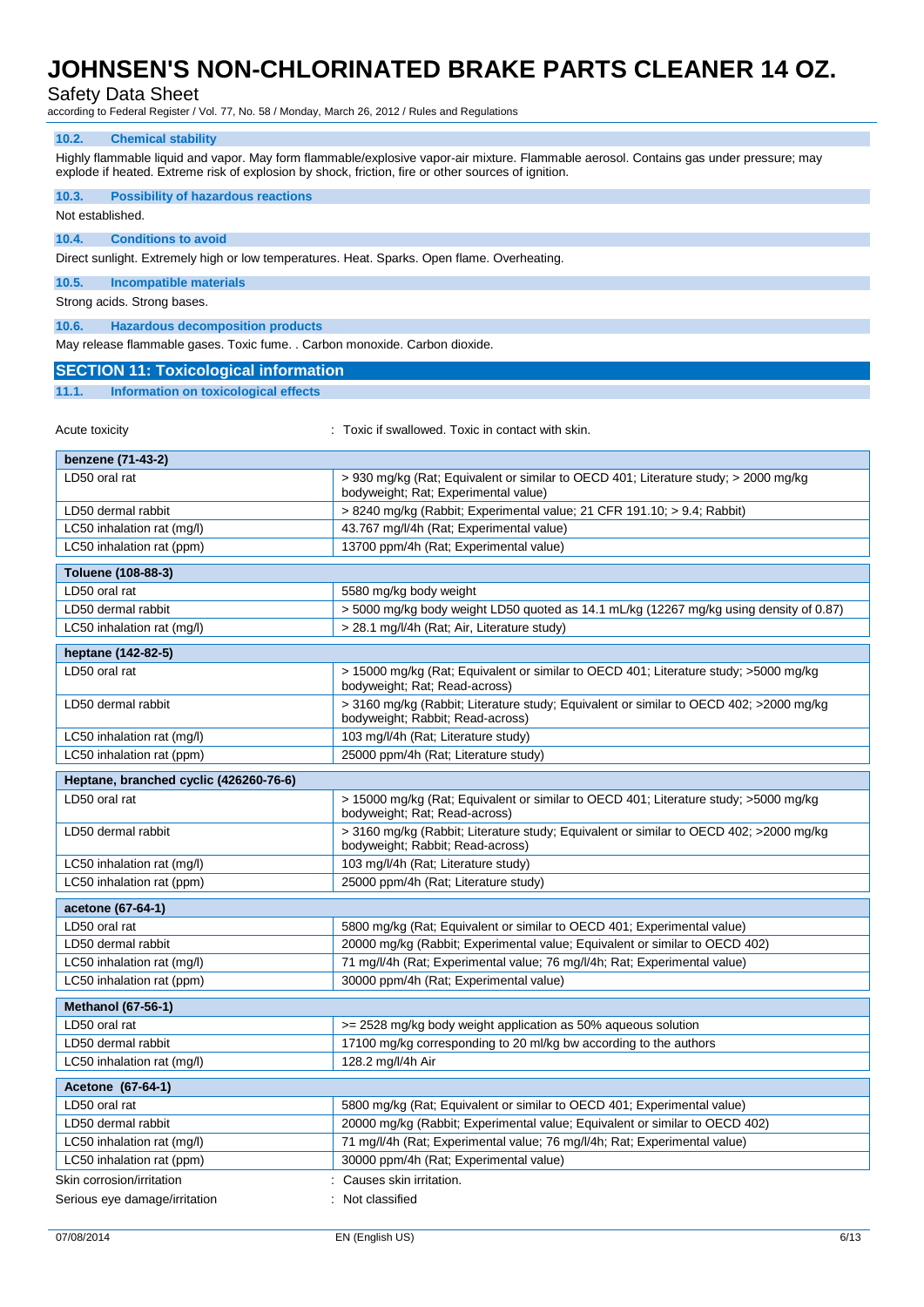### Safety Data Sheet

according to Federal Register / Vol. 77, No. 58 / Monday, March 26, 2012 / Rules and Regulations

| Respiratory or skin sensitization                      | : Not classified                                                                                                                                                                                              |
|--------------------------------------------------------|---------------------------------------------------------------------------------------------------------------------------------------------------------------------------------------------------------------|
| Germ cell mutagenicity                                 | Not classified Based on available data, the classification criteria are not met                                                                                                                               |
| Carcinogenicity                                        | : Not classified                                                                                                                                                                                              |
| benzene (71-43-2)                                      |                                                                                                                                                                                                               |
| IARC group                                             | $\mathbf{1}$                                                                                                                                                                                                  |
| <b>Toluene (108-88-3)</b>                              |                                                                                                                                                                                                               |
| IARC group                                             | 3                                                                                                                                                                                                             |
| Reproductive toxicity                                  | Suspected of damaging fertility or the unborn child. Based on available data, the classification<br>criteria are not met                                                                                      |
| Specific target organ toxicity (single exposure)       | : Causes damage to organs. May cause drowsiness or dizziness.                                                                                                                                                 |
| Specific target organ toxicity (repeated<br>exposure)  | : May cause damage to organs through prolonged or repeated exposure. Based on available data,<br>the classification criteria are not met<br>May cause damage to organs through prolonged or repeated exposure |
| Aspiration hazard                                      | : Not classifiedBased on available data, the classification criteria are not met                                                                                                                              |
| Potential Adverse human health effects and<br>symptoms | : Fatal if swallowed. Based on available data, the classification criteria are not met. Toxic if<br>swallowed. Toxic in contact with skin.                                                                    |
| Symptoms/injuries after inhalation                     | Shortness of breath. May cause drowsiness or dizziness.                                                                                                                                                       |
| Symptoms/injuries after skin contact                   | Repeated exposure to this material can result in absorption through skin causing significant<br>health hazard. Toxic in contact with skin. Causes skin irritation.                                            |
| Symptoms/injuries after eye contact                    | : Causes serious eye damage.                                                                                                                                                                                  |
| Symptoms/injuries after ingestion                      | Fatal if swallowed. Toxic if swallowed. Swallowing a small quantity of this material will result in<br>serious health hazard.                                                                                 |

## **SECTION 12: Ecological information**

**12.1. Toxicity**

| benzene (71-43-2)                                    |                                                                     |  |
|------------------------------------------------------|---------------------------------------------------------------------|--|
| LC50 fish 1                                          | 5.3 mg/l 96 h; Salmo gairdneri (Oncorhynchus mykiss)                |  |
| EC50 Daphnia 1                                       | 18 mg/l (24 h; Daphnia magna)                                       |  |
| EC50 other aquatic organisms 1                       | 29 mg/l (72 h; Selenastrum capricornutum)                           |  |
| LC50 fish 2                                          | 15.1 mg/l (96 h; Pimephales promelas)                               |  |
| EC50 Daphnia 2                                       | 10 mg/l (48 h; Daphnia magna)                                       |  |
| TLM fish 1                                           | 22.5 mg/l (96 h; Lepomis macrochirus; Soft water)                   |  |
| TLM fish 2                                           | 32 mg/l (96 h; Pimephales promelas; Hard water)                     |  |
| TLM other aquatic organisms 1                        | 10 - 100,96 h                                                       |  |
| Threshold limit algae 2                              | 50 mg/l (24 h; Phaeodactylum; Photosynthesis)                       |  |
| Toluene (108-88-3)                                   |                                                                     |  |
| LC50 fish 1                                          | 24 mg/l 96 h; Salmo gairdneri (Oncorhynchus mykiss)                 |  |
| EC50 Daphnia 1                                       | 84 mg/l (24 h; Daphnia magna; Locomotor effect)                     |  |
| LC50 fish 2                                          | 13 mg/l (96 h; Lepomis macrochirus)                                 |  |
| EC50 Daphnia 2                                       | 11.5 - 19.6 mg/l (48 h; Daphnia magna)                              |  |
| Threshold limit algae 1                              | > 400 mg/l (168 h; Scenedesmus quadricauda; Toxicity test)          |  |
| Threshold limit algae 2                              | 105 mg/l (192 h; Microcystis aeruginosa)                            |  |
| heptane (142-82-5)                                   |                                                                     |  |
| LC50 fish 1                                          | 375 mg/l (96 h; Tilapia mosambica; Nominal concentration)           |  |
| LC50 other aquatic organisms 1                       | > 1000 mg/l (96 h)                                                  |  |
| EC50 Daphnia 1                                       | 1.5 mg/l (48 h; Daphnia magna)                                      |  |
| LC50 fish 2                                          | > 100 mg/l (96 h; Oncorhynchus kisutch)                             |  |
| TLM fish 1                                           | 4924 mg/l (48 h; Gambusia affinis)                                  |  |
| Threshold limit other aquatic organisms 1            | > 1000 mg/l (96 h)                                                  |  |
| Threshold limit algae 1                              | > 200 mg/l (Scenedesmus quadricauda; Toxicity test)                 |  |
| Threshold limit algae 2                              | 1.5 mg/l (8 h; Algae; Photosynthesis)                               |  |
| carbon dioxide, liquefied, under pressure (124-38-9) |                                                                     |  |
| LC50 fish 1                                          | 35 mg/l (96 h; Salmo gairdneri (Oncorhynchus mykiss); Lethal)       |  |
| LC50 fish 2                                          | 60 - 240 mg/l (12 h; Salmo gairdneri (Oncorhynchus mykiss); Lethal) |  |
| acetone (67-64-1)                                    |                                                                     |  |
| LC50 fish 1                                          | 6210 mg/l (96 h; Pimephales promelas; Nominal concentration)        |  |
| EC50 Daphnia 1                                       | 8800 mg/l (48 h; Daphnia pulex)                                     |  |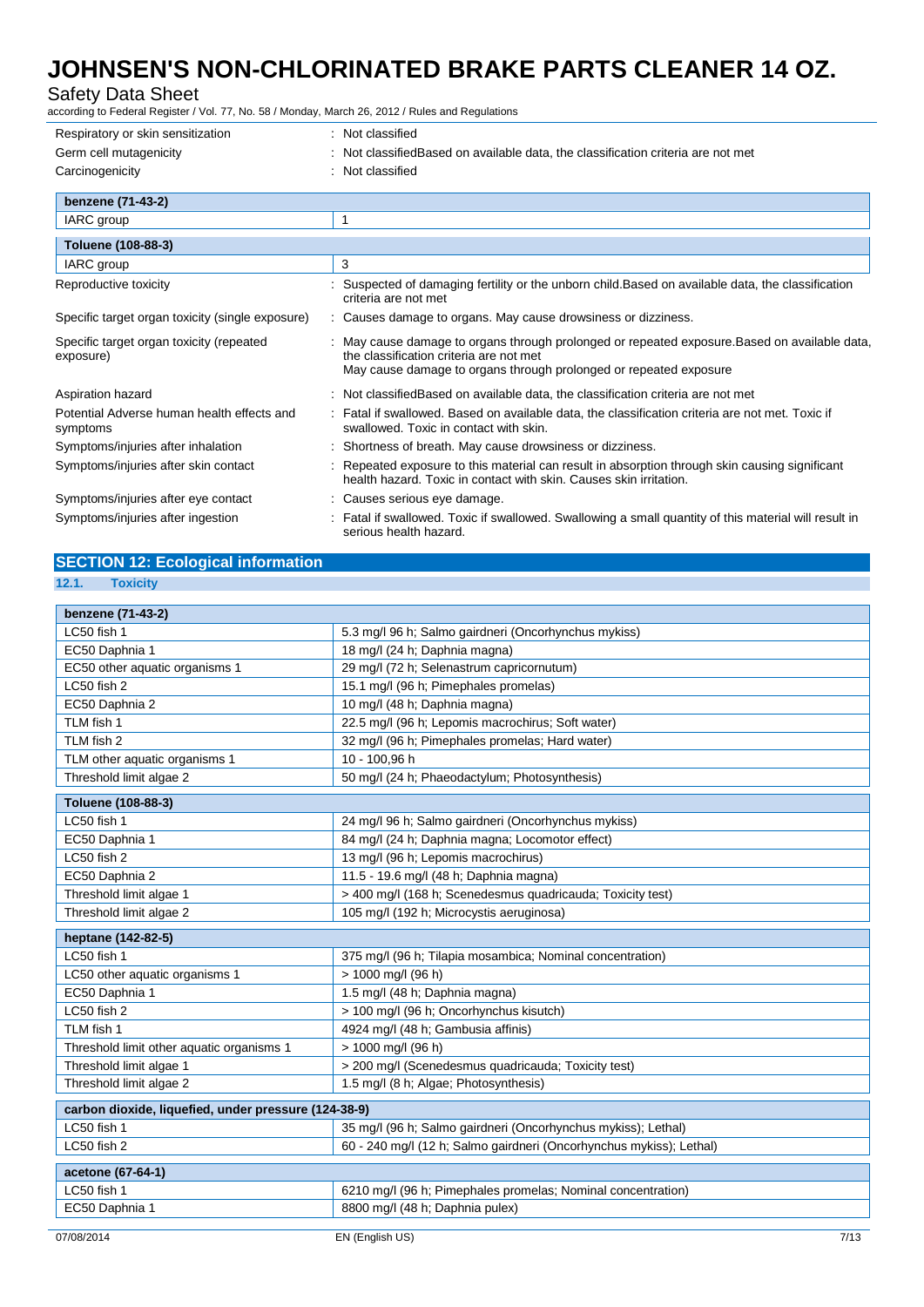### Safety Data Sheet

according to Federal Register / Vol. 77, No. 58 / Monday, March 26, 2012 / Rules and Regulations

| acetone (67-64-1)                                                       |                                                                                                                              |  |
|-------------------------------------------------------------------------|------------------------------------------------------------------------------------------------------------------------------|--|
| LC50 fish 2                                                             | 5540 mg/l 96 h; Salmo gairdneri (Oncorhynchus mykiss)                                                                        |  |
| TLM fish 1                                                              | 13000 ppm (96 h; Gambusia affinis; Turbulent water)                                                                          |  |
| TLM fish 2                                                              | > 1000 ppm (96 h; Pisces)                                                                                                    |  |
| Threshold limit other aquatic organisms 1                               | 3000 mg/l (Plankton)                                                                                                         |  |
| Threshold limit other aquatic organisms 2                               | 28 mg/l (Protozoa)                                                                                                           |  |
| Threshold limit algae 1                                                 | 7500 mg/l (Scenedesmus quadricauda; pH = 7)                                                                                  |  |
| Threshold limit algae 2                                                 | 3400 mg/l (48 h; Chlorella sp.)                                                                                              |  |
|                                                                         |                                                                                                                              |  |
| <b>Methanol (67-56-1)</b><br>LC50 fish 1                                | 15400 mg/l (96 h; Lepomis macrochirus; Lethal)                                                                               |  |
| EC50 Daphnia 1                                                          | > 10000 mg/l (48 h; Daphnia magna; Lethal)                                                                                   |  |
| LC50 fish 2                                                             | 10800 mg/l 96 h; Salmo gairdneri (Oncorhynchus mykiss)                                                                       |  |
| EC50 Daphnia 2                                                          | 24500 mg/l (48 h; Daphnia magna)                                                                                             |  |
|                                                                         | 6600 mg/l (16 h; Pseudomonas putida)                                                                                         |  |
| Threshold limit other aquatic organisms 1                               |                                                                                                                              |  |
| Threshold limit algae 1<br>Threshold limit algae 2                      | 530 mg/l (192 h; Microcystis aeruginosa)<br>8000 mg/l (168 h; Scenedesmus quadricauda)                                       |  |
|                                                                         |                                                                                                                              |  |
| Acetone (67-64-1)                                                       |                                                                                                                              |  |
| LC50 fish 1                                                             | 6210 mg/l (96 h; Pimephales promelas; Nominal concentration)                                                                 |  |
| EC50 Daphnia 1                                                          | 8800 mg/l (48 h; Daphnia pulex)                                                                                              |  |
| LC50 fish 2                                                             | 5540 mg/l 96 h; Salmo gairdneri (Oncorhynchus mykiss)                                                                        |  |
| TLM fish 1                                                              | 13000 ppm (96 h; Gambusia affinis; Turbulent water)                                                                          |  |
| TLM fish 2                                                              | > 1000 ppm (96 h; Pisces)                                                                                                    |  |
| Threshold limit other aquatic organisms 1                               | 3000 mg/l (Plankton)                                                                                                         |  |
| Threshold limit other aquatic organisms 2                               | 28 mg/l (Protozoa)                                                                                                           |  |
| Threshold limit algae 1                                                 | 7500 mg/l (Scenedesmus quadricauda; pH = 7)                                                                                  |  |
| Threshold limit algae 2                                                 | 3400 mg/l (48 h; Chlorella sp.)                                                                                              |  |
| 12.2.<br><b>Persistence and degradability</b>                           |                                                                                                                              |  |
| JOHNSEN'S NON-CHLORINATED BRAKE PARTS CLEANER 14 OZ.                    |                                                                                                                              |  |
| Persistence and degradability                                           | Not established.                                                                                                             |  |
|                                                                         |                                                                                                                              |  |
| benzene (71-43-2)                                                       |                                                                                                                              |  |
| Persistence and degradability                                           | Biodegradable in water. Ozonation in water. Forming sediments in water. Biodegradable in the<br>soil. Photolysis in the air. |  |
| Biochemical oxygen demand (BOD)                                         | 2.18 g $O2$ /g substance                                                                                                     |  |
| Chemical oxygen demand (COD)                                            | 2.15 g $O2$ /g substance                                                                                                     |  |
| ThOD                                                                    | 3.10 g $O2$ /g substance                                                                                                     |  |
| BOD (% of ThOD)                                                         | 0.70 % ThOD                                                                                                                  |  |
| Toluene (108-88-3)                                                      |                                                                                                                              |  |
| Persistence and degradability                                           | Readily biodegradable in water. Biodegradable in the soil. Low potential for adsorption in soil.                             |  |
| Biochemical oxygen demand (BOD)                                         | 2.15 g $O2$ /g substance                                                                                                     |  |
| Chemical oxygen demand (COD)                                            | 2.52 g $O2$ /g substance                                                                                                     |  |
| ThOD                                                                    | 3.13 g $O2$ /g substance                                                                                                     |  |
| BOD (% of ThOD)                                                         | 0.69 % ThOD                                                                                                                  |  |
| heptane (142-82-5)                                                      |                                                                                                                              |  |
| Persistence and degradability                                           | Readily biodegradable in water. Biodegradable in the soil. Adsorbs into the soil.                                            |  |
| Biochemical oxygen demand (BOD)                                         | 1.92 g $O2$ /g substance                                                                                                     |  |
| Chemical oxygen demand (COD)                                            | 0.06 g $O2$ /g substance                                                                                                     |  |
| ThOD                                                                    | 3.52 g $O2$ /g substance                                                                                                     |  |
| BOD (% of ThOD)                                                         | > % ThOD (5 day(s)) > 0.5                                                                                                    |  |
|                                                                         |                                                                                                                              |  |
| Heptane, branched cyclic (426260-76-6)<br>Persistence and degradability | May cause long-term adverse effects in the environment.                                                                      |  |
|                                                                         |                                                                                                                              |  |
| carbon dioxide, liquefied, under pressure (124-38-9)                    |                                                                                                                              |  |
| Persistence and degradability                                           | Biodegradability: not applicable. No (test)data on mobility of the substance available.                                      |  |
| Biochemical oxygen demand (BOD)                                         | Not applicable                                                                                                               |  |
| Chemical oxygen demand (COD)                                            | Not applicable                                                                                                               |  |
|                                                                         |                                                                                                                              |  |
| ThOD<br>BOD (% of ThOD)                                                 | Not applicable<br>Not applicable                                                                                             |  |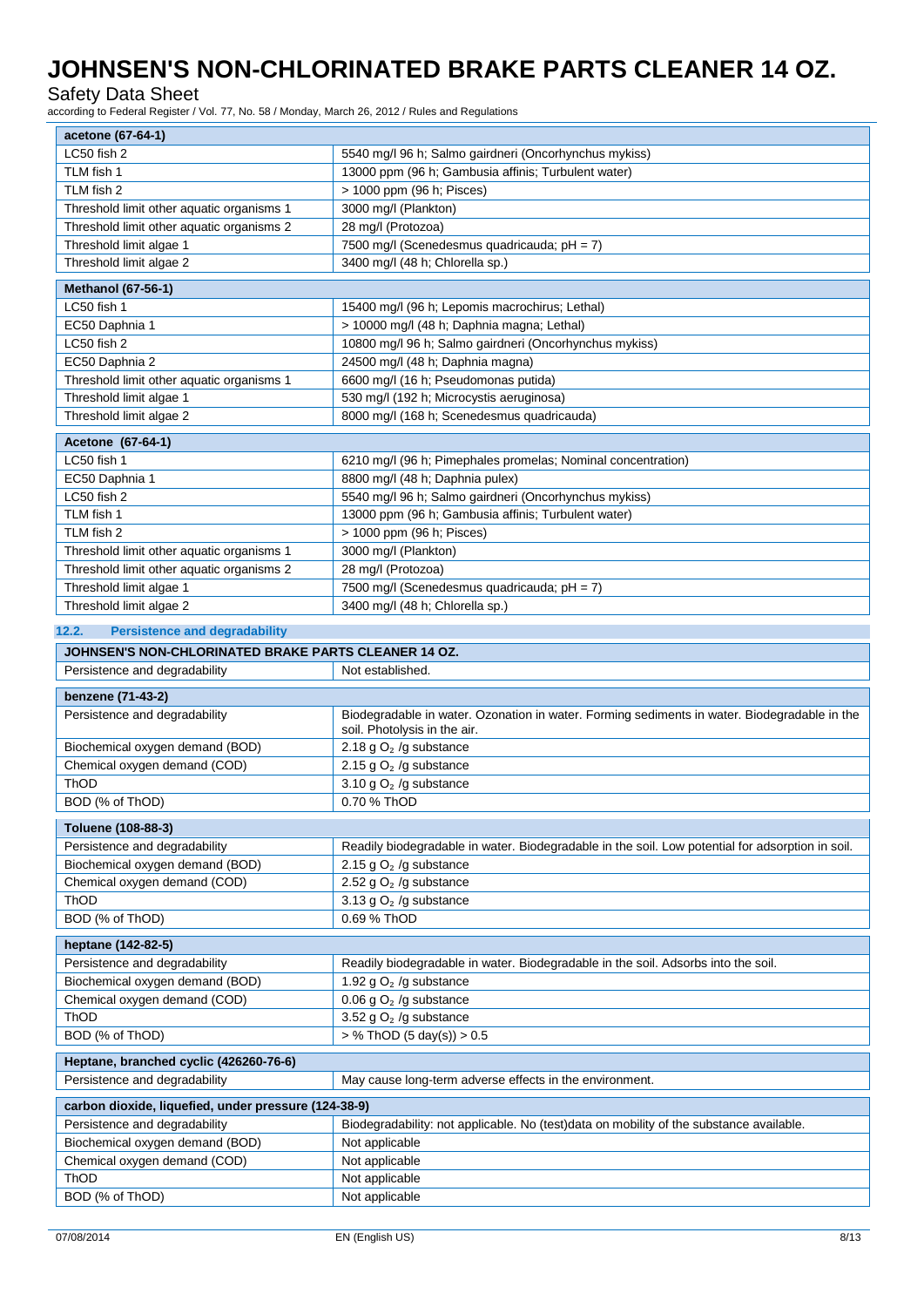### Safety Data Sheet

according to Federal Register / Vol. 77, No. 58 / Monday, March 26, 2012 / Rules and Regulations

| acetone (67-64-1)                                                   |                                                                                                                                                                                            |
|---------------------------------------------------------------------|--------------------------------------------------------------------------------------------------------------------------------------------------------------------------------------------|
| Persistence and degradability                                       | Readily biodegradable in water. Biodegradable in the soil. Biodegradable in the soil under<br>anaerobic conditions. No (test)data on mobility of the substance available.                  |
| Biochemical oxygen demand (BOD)                                     | 1.43 g $O2$ /g substance                                                                                                                                                                   |
| Chemical oxygen demand (COD)                                        | 1.92 g $O2$ /g substance                                                                                                                                                                   |
| ThOD                                                                | 2.20 g $O2$ /g substance                                                                                                                                                                   |
| BOD (% of ThOD)                                                     | (20 day(s)) 0.872                                                                                                                                                                          |
| <b>Methanol (67-56-1)</b>                                           |                                                                                                                                                                                            |
| Persistence and degradability                                       | Readily biodegradable in water. Biodegradable in the soil.                                                                                                                                 |
| Biochemical oxygen demand (BOD)                                     | $0.6 - 1.12$ g O <sub>2</sub> /g substance                                                                                                                                                 |
| Chemical oxygen demand (COD)                                        | 1.42 g $O2$ /g substance                                                                                                                                                                   |
| ThOD                                                                | 1.5 g $O2$ /g substance                                                                                                                                                                    |
| BOD (% of ThOD)                                                     | 0.8 % ThOD                                                                                                                                                                                 |
| Acetone (67-64-1)                                                   |                                                                                                                                                                                            |
| Persistence and degradability                                       | Readily biodegradable in water. Biodegradable in the soil. Biodegradable in the soil under<br>anaerobic conditions. No (test)data on mobility of the substance available. Not established. |
| Biochemical oxygen demand (BOD)                                     | 1.43 g $O2$ /g substance                                                                                                                                                                   |
| Chemical oxygen demand (COD)                                        | 1.92 g $O2$ /g substance                                                                                                                                                                   |
| <b>ThOD</b>                                                         | 2.20 g $O2$ /g substance                                                                                                                                                                   |
| BOD (% of ThOD)                                                     | $(20 \text{ day(s)})$ 0.872                                                                                                                                                                |
| 12.3.<br><b>Bioaccumulative potential</b>                           |                                                                                                                                                                                            |
| JOHNSEN'S NON-CHLORINATED BRAKE PARTS CLEANER 14 OZ.                |                                                                                                                                                                                            |
| Bioaccumulative potential                                           | Not established.                                                                                                                                                                           |
| benzene (71-43-2)                                                   |                                                                                                                                                                                            |
| BCF fish 1                                                          | 19 Salmo gairdneri (Oncorhynchus mykiss)                                                                                                                                                   |
| BCF other aquatic organisms 1                                       | 30 (24 h; Chlorella sp.; Fresh weight)                                                                                                                                                     |
| Log Pow                                                             | 2.13 (Experimental value)                                                                                                                                                                  |
| Bioaccumulative potential                                           | Low potential for bioaccumulation (BCF $<$ 500).                                                                                                                                           |
| Toluene (108-88-3)                                                  |                                                                                                                                                                                            |
| BCF fish 1                                                          | 13.2 (Anguilla japonica)                                                                                                                                                                   |
| BCF fish 2                                                          | 90 (72 h; Leuciscus idus)                                                                                                                                                                  |
| BCF other aquatic organisms 1                                       | 380 (24 h; Chlorella sp.; Fresh weight)                                                                                                                                                    |
| BCF other aquatic organisms 2                                       | 4.2 (Mytilus edulis; Fresh weight)                                                                                                                                                         |
| Log Pow                                                             | 2.73 (Experimental value; Other; 20 °C)                                                                                                                                                    |
| Bioaccumulative potential                                           | Low potential for bioaccumulation (BCF $<$ 500).                                                                                                                                           |
| heptane (142-82-5)                                                  |                                                                                                                                                                                            |
| BCF other aquatic organisms 1                                       | 552                                                                                                                                                                                        |
| Log Pow                                                             | 4.66 (Experimental value; 4.5; Literature)                                                                                                                                                 |
| Bioaccumulative potential                                           | Potential for bioaccumulation ( $4 \geq$ Log Kow $\leq$ 5).                                                                                                                                |
|                                                                     |                                                                                                                                                                                            |
| Heptane, branched cyclic (426260-76-6)<br>Bioaccumulative potential | Not established.                                                                                                                                                                           |
|                                                                     |                                                                                                                                                                                            |
| carbon dioxide, liquefied, under pressure (124-38-9)                |                                                                                                                                                                                            |
| Log Pow                                                             | 0.83 (Experimental value)                                                                                                                                                                  |
| Bioaccumulative potential                                           | Low potential for bioaccumulation (Log Kow $<$ 4).                                                                                                                                         |
| acetone (67-64-1)                                                   |                                                                                                                                                                                            |
| BCF fish 1                                                          | 0.69 (Pisces)                                                                                                                                                                              |
| BCF other aquatic organisms 1                                       | 3                                                                                                                                                                                          |
| Log Pow                                                             | $-0.24$ (Test data)                                                                                                                                                                        |
| Bioaccumulative potential                                           | Not bioaccumulative.                                                                                                                                                                       |
| <b>Methanol (67-56-1)</b>                                           |                                                                                                                                                                                            |
| BCF fish 1                                                          | < 10 (Leuciscus idus)                                                                                                                                                                      |
| Log Pow                                                             | -0.77 (Experimental value; Other)                                                                                                                                                          |
| Bioaccumulative potential                                           | Low potential for bioaccumulation (BCF $<$ 500).                                                                                                                                           |
| Acetone (67-64-1)                                                   |                                                                                                                                                                                            |
| BCF fish 1                                                          | 0.69 (Pisces)                                                                                                                                                                              |
| BCF other aquatic organisms 1                                       | 3                                                                                                                                                                                          |
| 07/08/2014                                                          | EN (English US)<br>9/13                                                                                                                                                                    |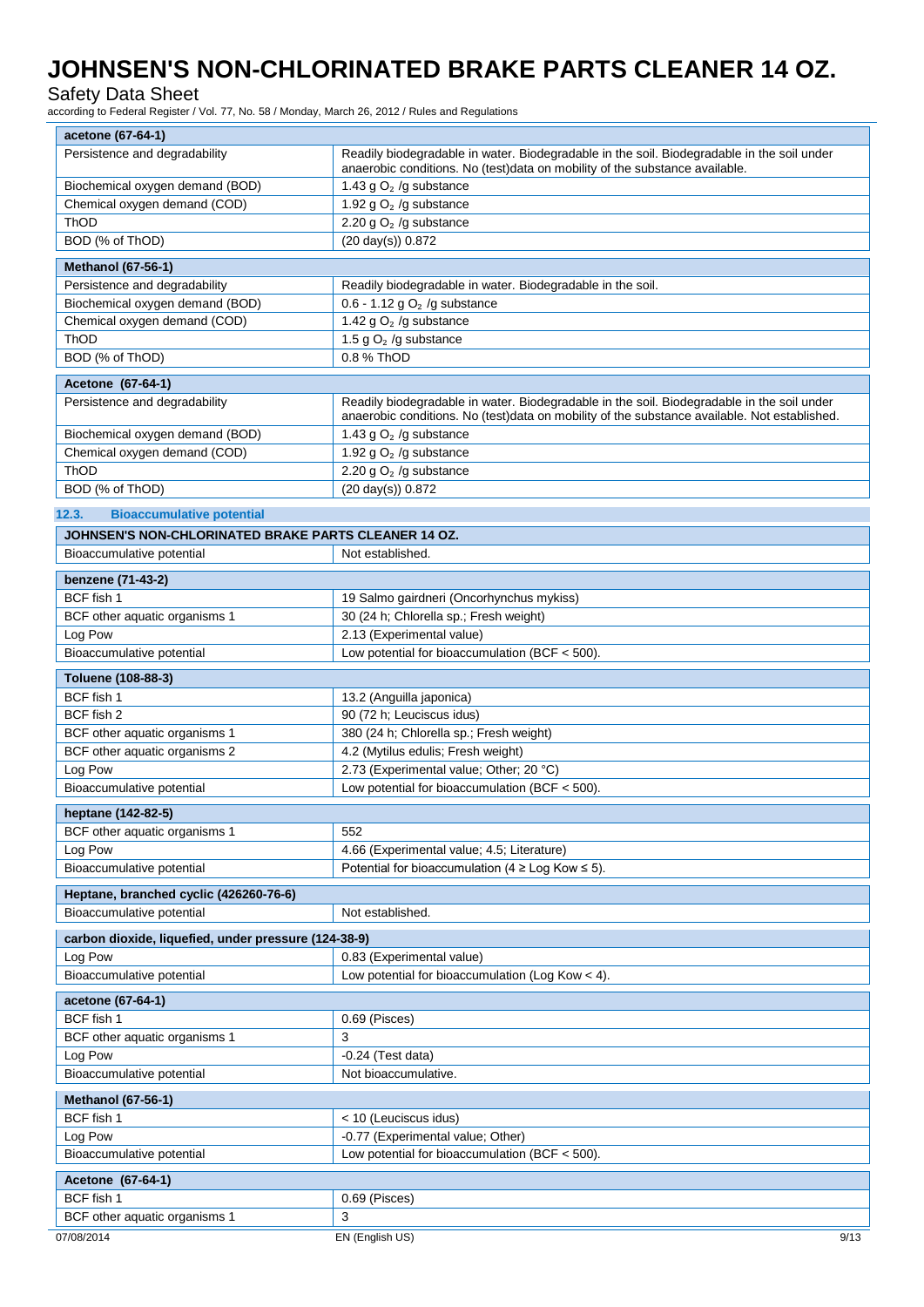### Safety Data Sheet

according to Federal Register / Vol. 77, No. 58 / Monday, March 26, 2012 / Rules and Regulations

| Acetone (67-64-1)                                           |                                         |                                                                                                                                                                                                  |  |
|-------------------------------------------------------------|-----------------------------------------|--------------------------------------------------------------------------------------------------------------------------------------------------------------------------------------------------|--|
|                                                             |                                         |                                                                                                                                                                                                  |  |
| Log Pow                                                     |                                         | $-0.24$ (Test data)                                                                                                                                                                              |  |
| Bioaccumulative potential                                   | Not bioaccumulative. Not established.   |                                                                                                                                                                                                  |  |
| 12.4.<br><b>Mobility in soil</b>                            |                                         |                                                                                                                                                                                                  |  |
| benzene (71-43-2)                                           |                                         |                                                                                                                                                                                                  |  |
| Surface tension                                             |                                         | 0.029 N/m (20 $°C$ )                                                                                                                                                                             |  |
| Toluene (108-88-3)                                          |                                         |                                                                                                                                                                                                  |  |
| Surface tension                                             |                                         | $0.03$ N/m (20 °C)                                                                                                                                                                               |  |
| heptane (142-82-5)                                          |                                         |                                                                                                                                                                                                  |  |
| Surface tension                                             |                                         | $0.020$ N/m (20 °C)                                                                                                                                                                              |  |
| acetone (67-64-1)                                           |                                         |                                                                                                                                                                                                  |  |
| Surface tension                                             |                                         | 0.0237 N/m                                                                                                                                                                                       |  |
| <b>Methanol (67-56-1)</b>                                   |                                         |                                                                                                                                                                                                  |  |
| Surface tension                                             |                                         | 0.023 N/m (20 $^{\circ}$ C)                                                                                                                                                                      |  |
|                                                             |                                         |                                                                                                                                                                                                  |  |
| Acetone (67-64-1)<br>Surface tension                        |                                         | 0.0237 N/m                                                                                                                                                                                       |  |
|                                                             |                                         |                                                                                                                                                                                                  |  |
| 12.5.<br><b>Other adverse effects</b>                       |                                         |                                                                                                                                                                                                  |  |
| Other information                                           |                                         | : Avoid release to the environment.                                                                                                                                                              |  |
| <b>SECTION 13: Disposal considerations</b>                  |                                         |                                                                                                                                                                                                  |  |
| 13.1.<br><b>Waste treatment methods</b>                     |                                         |                                                                                                                                                                                                  |  |
| Waste disposal recommendations                              |                                         | : Dispose in a safe manner in accordance with local/national regulations. Container under                                                                                                        |  |
|                                                             |                                         | pressure. Do not drill or burn even after use. Dispose of contents/container to appropriate waste<br>disposal facility, in accordance with local, regional, national, international regulations. |  |
| Additional information                                      |                                         | Handle empty containers with care because residual vapors are flammable. Flammable vapors                                                                                                        |  |
|                                                             |                                         | may accumulate in the container.                                                                                                                                                                 |  |
| Ecology - waste materials                                   |                                         | : Avoid release to the environment. Hazardous waste due to toxicity.                                                                                                                             |  |
| <b>SECTION 14: Transport information</b>                    |                                         |                                                                                                                                                                                                  |  |
| In accordance with ADR / RID / IMDG / IATA / ADN            |                                         |                                                                                                                                                                                                  |  |
| US DOT (ground):                                            | UN1950, Aerosols, 2.1, Limited Quantity |                                                                                                                                                                                                  |  |
| ICAO/IATA (air):                                            | UN1950, Aerosols, 2.1, Limited Quantity |                                                                                                                                                                                                  |  |
| IMO/IMDG (water):                                           | UN1950, Aerosols, 2.1, Limited Quantity |                                                                                                                                                                                                  |  |
| Special Provisions:                                         |                                         | N82 - See 173.306 of this subchapter for classification criteria for flammable aerosols.                                                                                                         |  |
|                                                             |                                         |                                                                                                                                                                                                  |  |
|                                                             |                                         |                                                                                                                                                                                                  |  |
|                                                             |                                         |                                                                                                                                                                                                  |  |
| 14.2.<br><b>UN proper shipping name</b>                     |                                         | : Aerosols                                                                                                                                                                                       |  |
| DOT Proper Shipping Name                                    |                                         | flammable, (each not exceeding 1 L capacity)                                                                                                                                                     |  |
| Department of Transportation (DOT) Hazard<br>Classes        |                                         | : 2.1 - Class 2.1 - Flammable gas 49 CFR 173.115                                                                                                                                                 |  |
| Hazard labels (DOT)                                         |                                         | : 2.1 - Flammable gas                                                                                                                                                                            |  |
|                                                             |                                         |                                                                                                                                                                                                  |  |
|                                                             |                                         |                                                                                                                                                                                                  |  |
|                                                             |                                         |                                                                                                                                                                                                  |  |
|                                                             |                                         |                                                                                                                                                                                                  |  |
| DOT Special Provisions (49 CFR 172.102)                     |                                         | : N82 - See 173.306 of this subchapter for classification criteria for flammable aerosols.                                                                                                       |  |
| DOT Packaging Exceptions (49 CFR 173.xxx)                   |                                         | $\therefore$ 306                                                                                                                                                                                 |  |
| DOT Packaging Non Bulk (49 CFR 173.xxx)                     |                                         | : None                                                                                                                                                                                           |  |
| DOT Packaging Bulk (49 CFR 173.xxx)                         |                                         | : None                                                                                                                                                                                           |  |
| <b>Additional information</b><br>14.3.<br>Other information |                                         | : No supplementary information available.                                                                                                                                                        |  |

#### **Overland transport**

No additional information available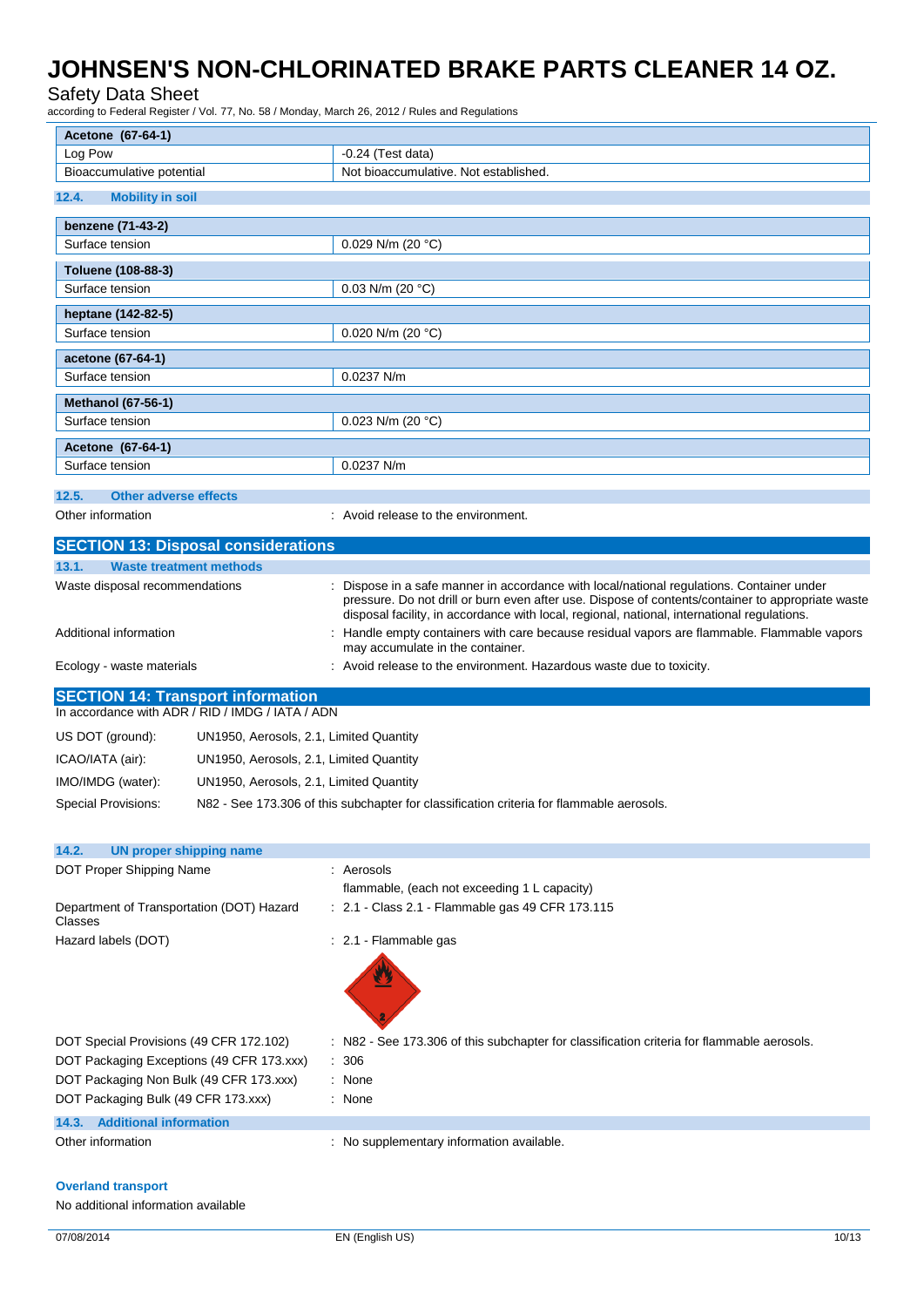### Safety Data Sheet

according to Federal Register / Vol. 77, No. 58 / Monday, March 26, 2012 / Rules and Regulations

| <b>Transport by sea</b>                                                     |                                                                                                                                                                                         |
|-----------------------------------------------------------------------------|-----------------------------------------------------------------------------------------------------------------------------------------------------------------------------------------|
| DOT Vessel Stowage Location                                                 | : A - The material may be stowed "on deck" or "under deck" on a cargo vessel and on a<br>passenger vessel.                                                                              |
| DOT Vessel Stowage Other                                                    | : 48 - Stow "away from" sources of heat, 87 - Stow "separated from" Class 1 (explosives) except<br>Division 14,126 - Segregation same as for Class 9, miscellaneous hazardous materials |
| Air transport                                                               |                                                                                                                                                                                         |
| DOT Quantity Limitations Passenger aircraft/rail : 75 kg<br>(49 CFR 173.27) |                                                                                                                                                                                         |
|                                                                             |                                                                                                                                                                                         |

DOT Quantity Limitations Cargo aircraft only (49 CFR 175.75) : 150 kg

## **SECTION 15: Regulatory information**

| <b>15.1. US Federal regulations</b>                                                                                   |                                                                                                                        |  |
|-----------------------------------------------------------------------------------------------------------------------|------------------------------------------------------------------------------------------------------------------------|--|
| JOHNSEN'S NON-CHLORINATED BRAKE PARTS CLEANER 14 OZ.                                                                  |                                                                                                                        |  |
| SARA Section 311/312 Hazard Classes                                                                                   | Delayed (chronic) health hazard<br>Fire hazard<br>Immediate (acute) health hazard<br>Sudden release of pressure hazard |  |
| Toluene (108-88-3)                                                                                                    |                                                                                                                        |  |
| Listed on United States SARA Section 313<br>Listed on the United States TSCA (Toxic Substances Control Act) inventory |                                                                                                                        |  |
| SARA Section 311/312 Hazard Classes                                                                                   | Delayed (chronic) health hazard<br>Fire hazard<br>Immediate (acute) health hazard                                      |  |
| Heptane, branched cyclic (426260-76-6)                                                                                |                                                                                                                        |  |
| Not listed on the United States TSCA (Toxic Substances Control Act) inventory                                         |                                                                                                                        |  |
| SARA Section 311/312 Hazard Classes                                                                                   | Fire hazard<br>Immediate (acute) health hazard<br>Delayed (chronic) health hazard                                      |  |
| <b>Methanol (67-56-1)</b>                                                                                             |                                                                                                                        |  |
| Listed on United States SARA Section 313<br>Listed on the United States TSCA (Toxic Substances Control Act) inventory |                                                                                                                        |  |
| SARA Section 311/312 Hazard Classes                                                                                   | Immediate (acute) health hazard<br>Delayed (chronic) health hazard<br>Fire hazard                                      |  |
| <b>Acetone (67-64-1)</b>                                                                                              |                                                                                                                        |  |
| Listed on the United States TSCA (Toxic Substances Control Act) inventory                                             |                                                                                                                        |  |
| SARA Section 311/312 Hazard Classes                                                                                   | Immediate (acute) health hazard<br>Fire hazard<br>Delayed (chronic) health hazard                                      |  |

#### **15.2. International regulations**

**CANADA**

| JOHNSEN'S NON-CHLORINATED BRAKE PARTS CLEANER 14 OZ. |                                                                                                                                                                                                                                                                                                                                                         |  |
|------------------------------------------------------|---------------------------------------------------------------------------------------------------------------------------------------------------------------------------------------------------------------------------------------------------------------------------------------------------------------------------------------------------------|--|
| <b>WHMIS Classification</b>                          | Class B Division 5 - Flammable Aerosol<br>Class B Division 2 - Flammable Liquid<br>Class D Division 1 Subdivision B - Toxic material causing immediate and serious toxic effects<br>Class D Division 2 Subdivision A - Very toxic material causing other toxic effects<br>Class D Division 2 Subdivision B - Toxic material causing other toxic effects |  |
| Toluene (108-88-3)                                   |                                                                                                                                                                                                                                                                                                                                                         |  |
| <b>WHMIS Classification</b>                          | Class B Division 2 - Flammable Liquid<br>Class D Division 2 Subdivision A - Very toxic material causing other toxic effects                                                                                                                                                                                                                             |  |
| Heptane, branched cyclic (426260-76-6)               |                                                                                                                                                                                                                                                                                                                                                         |  |
| <b>WHMIS Classification</b>                          | Class B Division 2 - Flammable Liquid<br>Class D Division 2 Subdivision B - Toxic material causing other toxic effects                                                                                                                                                                                                                                  |  |
| <b>Methanol (67-56-1)</b>                            |                                                                                                                                                                                                                                                                                                                                                         |  |
| <b>WHMIS Classification</b>                          | Class B Division 2 - Flammable Liquid<br>Class D Division 1 Subdivision B - Toxic material causing immediate and serious toxic effects<br>Class D Division 2 Subdivision A - Very toxic material causing other toxic effects<br>Class D Division 2 Subdivision B - Toxic material causing other toxic effects                                           |  |
| <b>Acetone (67-64-1)</b>                             |                                                                                                                                                                                                                                                                                                                                                         |  |
| Listed on the Canadian DSL (Domestic Sustances List) |                                                                                                                                                                                                                                                                                                                                                         |  |
| 07/08/2014                                           | 11/13<br>EN (English US)                                                                                                                                                                                                                                                                                                                                |  |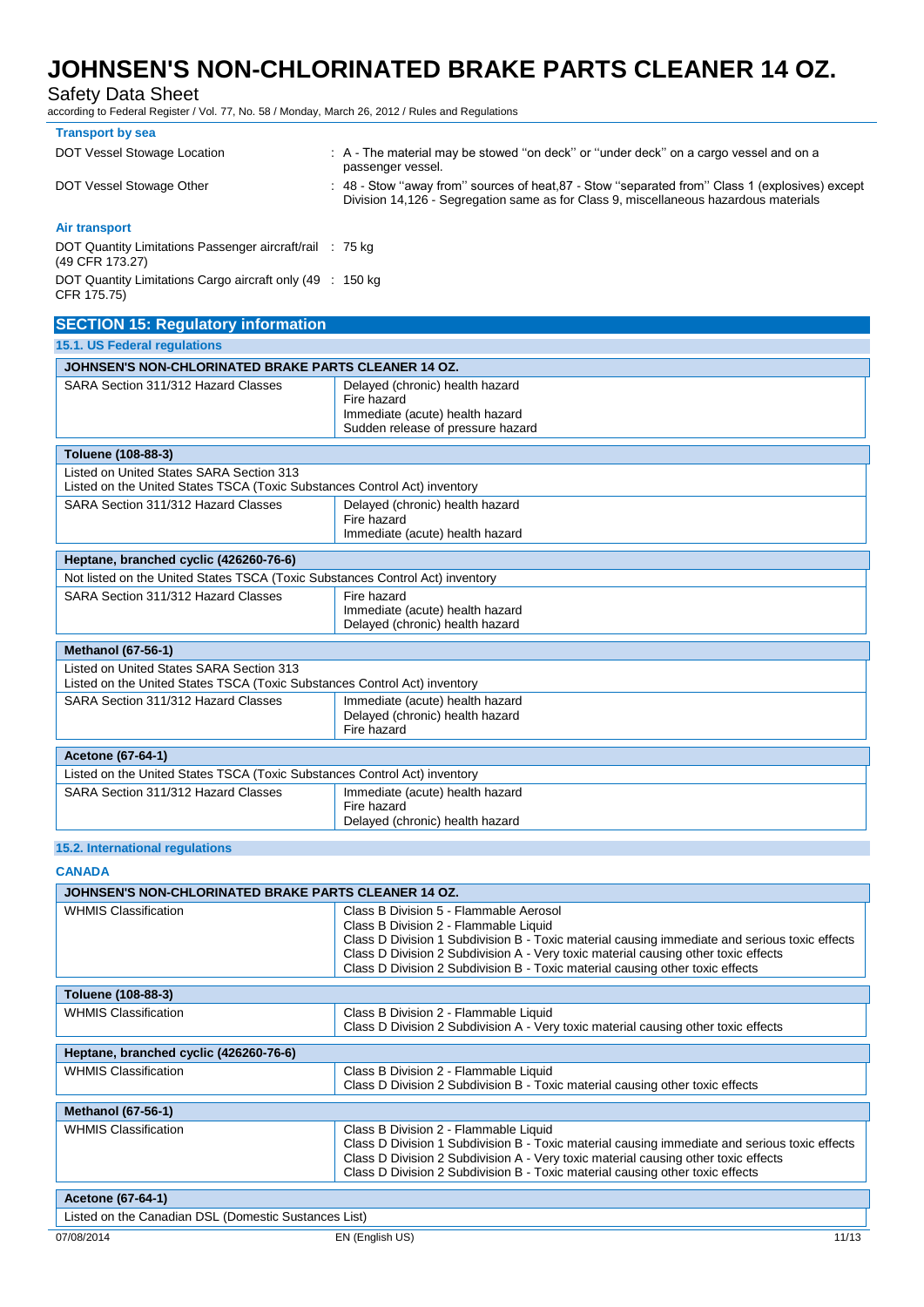Safety Data Sheet

according to Federal Register / Vol. 77, No. 58 / Monday, March 26, 2012 / Rules and Regulations

| <b>Acetone (67-64-1)</b> |                                                                               |
|--------------------------|-------------------------------------------------------------------------------|
| WHMIS Classification     | Class B Division 2 - Flammable Liquid                                         |
|                          | Class D Division 2 Subdivision B - Toxic material causing other toxic effects |

#### **EU-Regulations**

#### **Toluene (108-88-3)**

Listed on the EEC inventory EINECS (European Inventory of Existing Commercial Chemical Substances)

#### **Acetone (67-64-1)**

Listed on the EEC inventory EINECS (European Inventory of Existing Commercial Chemical Substances)- Directive 79/831/EEC, sixth Amendment of Directive 67/548/EEC (dangerous substances) Listed on the EEC inventory EINECS (European Inventory of Existing Commercial Chemical Substances)

#### **Classification according to Regulation (EC) No. 1272/2008 [CLP]**

#### **Classification according to Directive 67/548/EEC or 1999/45/EC**

Repr.Cat.3; R63 F; R11 T; R39/23/24/25 Xn; R20/21/22 Xn; R48/20 Xi; R36/38 Full text of R-phrases: see section 16

**15.2.2. National regulations**

#### **Acetone (67-64-1)**

Listed on PICCS (Philippines Inventory of Chemicals and Chemical Substances) Listed on IECSC (Inventory of Existing Chemical Substances Produced or Imported in China) Listed on KECI (Korean Existing Chemicals Inventory) Listed on AICS (Australian Inventory of Chemical Substances) Listed on the Japanese ENCS (Existing & New Chemical Substances) inventory Listed on the Korean ECL (Existing Chemicals List)

#### **15.3. US State regulations**

#### **JOHNSEN'S NON-CHLORINATED BRAKE PARTS CLEANER 14 OZ.()**

| State or local regulations | - California - Proposition 65 - Maximum Allowable Dose Levels (MADL)<br>U.S. - |
|----------------------------|--------------------------------------------------------------------------------|

| Acetone (67-64-1)                                           |                                                                   |                                                                              |                                                                            |                                      |
|-------------------------------------------------------------|-------------------------------------------------------------------|------------------------------------------------------------------------------|----------------------------------------------------------------------------|--------------------------------------|
| U.S. - California -<br>Proposition 65 -<br>Carcinogens List | U.S. - California -<br>Proposition 65 -<br>Developmental Toxicity | U.S. - California -<br>Proposition 65 -<br>Reproductive Toxicity -<br>Female | U.S. - California -<br>Proposition 65 -<br>Reproductive Toxicity -<br>Male | No significance risk level<br>(NSRL) |
| Yes                                                         |                                                                   |                                                                              |                                                                            |                                      |

#### **Toluene (108-88-3)**

U.S. - California - Proposition 65 - Maximum Allowable Dose Levels (MADL)

**Acetone (67-64-1)**

U.S. - California - Proposition 65 - Maximum Allowable Dose Levels (MADL)

Benzene 71-43-2

U.S. - Massachusetts - Right To Know List

U.S. - New Jersey - Right to Know Hazardous Substance List

U.S. - Pennsylvania - RTK (Right to Know) List

### **SECTION 16: Other information** Indication of changes in the second of  $\mathbb{R}$  Revision - See : \*. Other information in the set of the set of the set of the set of the set of the set of the set of the set of the set of the set of the set of the set of the set of the set of the set of the set of the set of the set of the Full text of H-phrases: see section 16: Acute Tox. 3 (Dermal) **Acute Tox. 3 (Dermal)** Acute toxicity (dermal) Category 3 Acute Tox. 3 (Inhalation:dust,mist) Acute toxicity (inhalation:dust,mist) Category 3